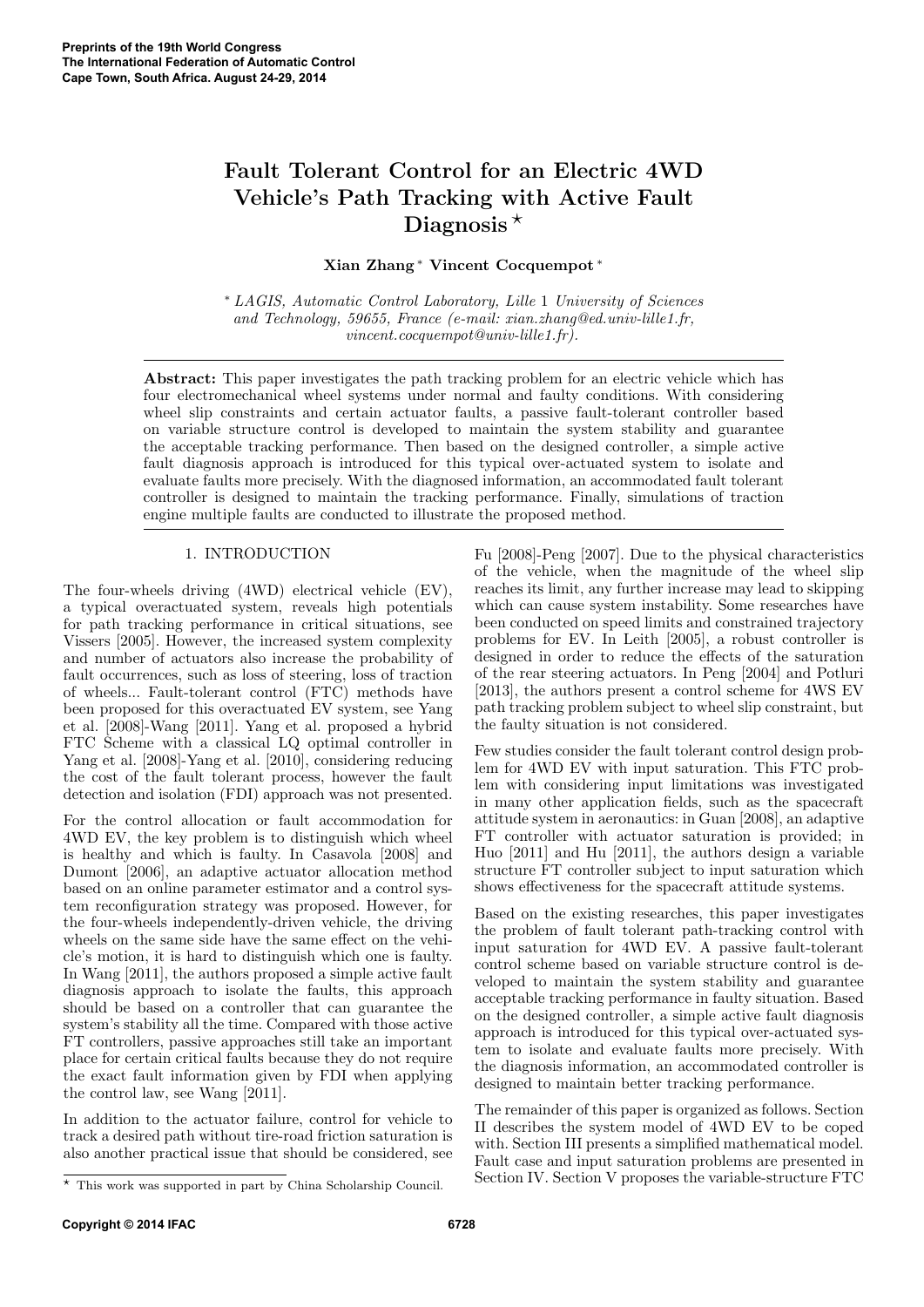design. In Section VI, based on the simple active fault diagnosis method, the new controller is implemented to compensate the degraded performance. Finally in Section VII, the effectiveness of the proposed method is shown through simulations of traction engine multiple faults in driving situation.

#### 2. SYSTEM MODELING

The EV is presented in Fig. 1. It has four actuated wheels and two actuated steering systems. Motor part is defined by 4DC traction motors, delivering a relative important mass torque. Front and rear steering motions are obtained through 2DC actuators, see Chatti [2013].



Fig. 1. The Ev's schematic diagram

Fig. 2 describes the three features of EV, namely, vehicle body, four wheels and the reference path for tracking. The state variables are: the center of gravity(CG) speed  $\nu = ||V||$ , the sideslip angle  $\beta$ , the yaw rate  $\gamma$ , the perpendicular distance  $y_c$ , the angle  $\phi$  between the vehicle velocity and the tangent to the path curve, and the wheel angular speeds  $\omega_i$  (  $i = 1, 2, 3, 4$ ).



Fig. 2. (a)Vehicle body (b)Wheel model (c)Path-tracking kinematics

The dynamical equations of the three subsystems can be expressed as follows, see Peng [2004],Peng [2007] and Chen [2012]:

2.1 Vehicle body

$$
\begin{bmatrix}\nm & 0 & 0 \\
0 & m\nu & 0 \\
0 & 0 & J_z\n\end{bmatrix}\n\frac{d}{dt}\n\begin{bmatrix}\nu \\
\beta \\
\gamma\n\end{bmatrix}
$$
\n
$$
= \begin{bmatrix}\n\cos\beta & \sin\beta & 0 \\
-\sin\beta & \cos\beta & 0 \\
0 & 0 & 1\n\end{bmatrix}\n\sum_{i=1}^{4}\n\begin{bmatrix}\nf_{xi} \\
f_{yi} \\
M_{zi}\n\end{bmatrix} + \begin{bmatrix}\n-\sigma_{aero}\nu^2\cos\beta \\
\sigma_{aero}\nu^2\sin\beta - m\nu\gamma \\
0\n\end{bmatrix} \quad (1)
$$

where m is the mass of the vehicle,  $f_{xi}$  and  $f_{yi}$  are traction forces which are mainly result from the tire-road frictions,  $\sigma_{aero}$  stands for the aerodynamical coefficient,  $M_{zi}$  is the yaw moment and has the following form

$$
\sum_{i=1}^{4} M_{zi} = \begin{bmatrix} -L_d & L_f \end{bmatrix} \begin{bmatrix} f_{x1} \\ f_{y1} \end{bmatrix} + \begin{bmatrix} L_d & L_f \end{bmatrix} \begin{bmatrix} f_{x2} \\ f_{y2} \end{bmatrix} + \begin{bmatrix} -L_d & -L_r \end{bmatrix} \begin{bmatrix} f_{x3} \\ f_{y3} \end{bmatrix} + \begin{bmatrix} L_d & -L_r \end{bmatrix} \begin{bmatrix} f_{x4} \\ f_{y4} \end{bmatrix} \tag{2}
$$

where  $L_d$  is one half of the distance of the tread and  $L_f$ ,  $L_r$  are the distances between the center of gravity and the front axle and the rear axle, see Fig. 1.

#### 2.2 Wheel Model

$$
I_{wi}\frac{d}{dt}\omega_i = T_i - r_{ei} \left[ \cos \delta_i \sin \delta_i \right] \begin{bmatrix} f_{xi} \\ f_{yi} \end{bmatrix}
$$
 (3)

where  $I_{wi}$  is the inertia of the wheel,  $r_{ei}$  is the wheel's radius,  $\delta_i$  is the steering angle and  $T_i$  is the wheel torque.

#### 2.3 Path-tracking kinematics

$$
\dot{y_c} = -\nu \sin \phi \tag{4}
$$

$$
\dot{\phi} = -\nu \rho_{ref} \cos \phi + \dot{\beta} + \gamma \tag{5}
$$

where  $\rho_{ref}$  is the tangent to the path curvature.

#### 2.4 Wheel Slip Constraint

The combined wheel slip  $S_i$  consists of two elements: the longitudinal slip  $S_{Li}$  and the lateral slip  $S_{Si}$ , see Fig. 3.

$$
S_i = \begin{bmatrix} S_{Li} \\ S_{Si} \end{bmatrix} = \frac{1}{max(r_{ei}\omega_i \cos \alpha_i, ||V_i||)} \begin{bmatrix} r_{ei}\omega_i \cos \alpha_i - ||V_i|| \\ r_{ei}\omega_i \sin \alpha_i \end{bmatrix} \quad (6)
$$

where  $\alpha_i$  presents the slip angle,  $\beta_i$  the sideslip angle of each wheel and  $||V_i||$  the velocity of each wheel center.

The tire-road friction coefficient, depending on  $||S_i||_2$  and road condition  $\chi$ , is defined as  $\mu_{Res}(\Vert S_i \Vert_2, \chi)$ . It directs in the same direction with  $||S_i||_2$ . In this paper, it uses the model in Kiencke [1994]

$$
\mu_{Res}(\|S_i\|_2) = \mu_0 \|S_i\|_2 / (a \|S_i\|_2^2 + b \|S_i\|_2 + 1)
$$
\n(7)

Obviously it satisfies the following features:

$$
\mu_{Res}(\|S_i\|_2)_{\|S_i\|_2=0} = 0, \left. \frac{\partial \mu_{Res}(\|S_i\|_2)}{\partial \|S_i\|_2} \right|_{\|S_i\|_2=0} \stackrel{\Delta}{=} k_i \quad (8)
$$

where the initial slop  $k_i$  depends mainly on road conditions. A better road condition provides a higher initial slop and in turn gives a larger friction coefficient, see Peng [2004].

The friction forces  $(f_{xi}, f_{yi})$  are defined as

$$
\begin{bmatrix} f_{xi} \\ f_{yi} \end{bmatrix} = f_{zi} \begin{bmatrix} \cos \beta_i & -\sin \beta_i \\ \sin \beta_i & \cos \beta_i \end{bmatrix} \begin{bmatrix} 1 & 0 \\ 0 & k_{si} \end{bmatrix} \frac{\mu_{Res}(\|S_i\|_2)}{\|S_i\|_2} \begin{bmatrix} S_{Li} \\ S_{Si} \end{bmatrix}
$$
(9)

where  $f_{zi}$  is the dynamical normal load and  $k_{si}$  the tiretread-profile attenuation factor of each wheel.

In theory, if the magnitude of  $||S_i||_2$  exceeds the threshold related to road condition, so does the friction force in Eq. (9). Conversely, if  $||S_i||_2$  is limited, the saturation of friction force can be avoided.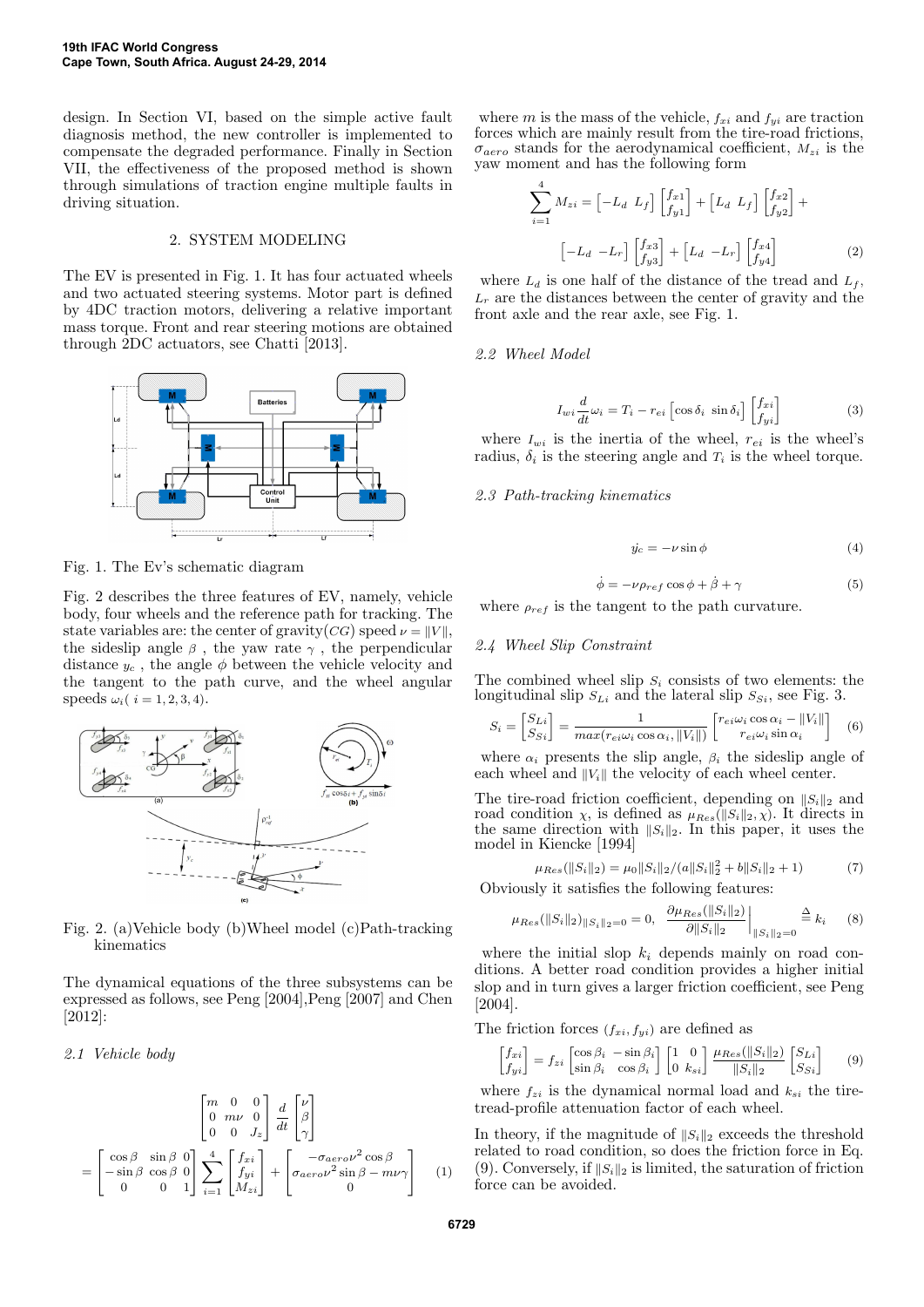

Fig. 3. Angles and slips for the i-th wheel

## 3. SIMPLIFIED MODEL

In most of the control researches for vehicle control, two common assumptions are presented at the control design stage and all give acceptable results: the absence of slip angle and the free rolling condition. Based on the two assumptions, a linearized tire model can be obtained from Eq.  $(3)$  as in Peng [2004]:

$$
(\frac{I_{wi}\nu_0}{r_{ei}^2k_if_{zsi}})\frac{d}{dt}\partial\omega_i=-\partial\omega_i+\frac{1}{r_{ei}}(\partial\nu+(-1)^i\gamma L_d)+\frac{\nu_0}{r_{ei}^2k_if_{zsi}}T_i\eqno(10)
$$

where  $\partial \omega_i = \omega_i - \omega_{i0}, \ \partial \nu = \nu - \nu_0, \ f_{zsi}$  is the static normal load having the following form

$$
f_{zs} = \frac{mg}{2} \left[ \frac{L_r}{L_f + L_r} \frac{L_r}{L_f + L_r} \frac{L_f}{L_f + L_r} \frac{L_f}{L_f + L_r} \right]^T
$$
 (11)

Because the eigenvalue of the wheel subsystem  $r_{ei}^2 k_i f_{zsi}/I_{wi} \nu_0$ is quite large in comparison to that of the other two subsystems, it can be concluded that the wheel subsystem converges much faster, see Chen [2012]. Hence, based on the singular perturbation theory, the wheel subsystem can be replaced by its quasi-steady approximation.

When the wheel subsystem starts close to the steady state, the quasi-steady combined wheel slip is given as

$$
\tilde{S}_i = \begin{bmatrix} T_i \\ \overline{r_{ei} f_{\tilde{f}} s_i k_i} \\ -\beta - \frac{t_i}{\nu_0} \gamma + \delta_i \end{bmatrix}
$$
\n(12)

where  $l_1 = l_2 = L_f$ ,  $l_3 = l_4 = -L_r$ .

Then around  $||V_0|| = \nu_0$ ,  $\beta_0 = 0$ ,  $\gamma_0 = 0$ ,  $y_{c0} = 0$ ,  $\phi_0 = 0$ , the following linearized system for  $(1)-(5)$  is obtained:

$$
\dot{x} = \begin{bmatrix}\n-2\sigma_{aero}\nu_0/m & 0 & 0 & 0 & 0 \\
0 & \sigma_{aero}\nu_0/m & -1 & 0 & 0 \\
0 & 0 & 0 & 0 & 0 \\
0 & 0 & 0 & 0 & -\nu_0 \\
0 & \sigma_{aero}\nu_0/m & 0 & 0 & 0\n\end{bmatrix} x
$$
\n
$$
+ \begin{bmatrix}\n1/m & 0 & 0 \\
0 & 1/m\nu_0 & 0 \\
0 & 0 & 1/J_z \\
0 & 0 & 0 \\
0 & 1/m\nu_0 & 0\n\end{bmatrix} \sum_{i=1}^4 \begin{bmatrix}\nf_{xi} \\
f_{yi} \\
M_{zi}\n\end{bmatrix} + \begin{bmatrix}\n-\sigma_{aero}\nu_0^2/m \\
0 \\
0 \\
0 \\
-\nu_0\rho_{ref}\n\end{bmatrix}
$$
\n(13)

where  $x = [\partial v \, \beta \, \gamma \, y_c \, \phi]^T$  are the measurable states.

And the forces and yaw moments are obtained from Eq. (9) and Eq. (12):

$$
\begin{bmatrix} f_{xi} \\ f_{yi} \\ M_{zi} \end{bmatrix} = \begin{bmatrix} 1 & 0 \\ 0 & 1 \\ l_{1i} & l_{2i} \end{bmatrix} \begin{bmatrix} f_{zsi}k_i & 0 \\ 0 & k_{si}f_{zsi}k_i \end{bmatrix} \tilde{S}_i
$$
(14)

where  $l_{11} = l_{13} = -L_d$ ,  $l_{12} = l_{14} = L_d$ ,  $l_{21} = l_{22} = L_f$ ,  $l_{23} = l_{24} = -L_r$ .

## 4. CONTROL SCHEME

In order to avoid friction saturation,  $\tilde{S}_i$  should be limited. By combining Eq. (13) and Eq. (14), the path-tracking control for 4WD EV is transferred to a problem of state regulation subject to input constraints. Choosing  $\tilde{S}_i$  as the control signals that should be designed, based on Eq. (12), the wheel torque  $T_i$  and wheel steering  $\delta_i$  are derived as

$$
\begin{bmatrix} T_i \\ \delta_i \end{bmatrix} = \begin{bmatrix} \tilde{r}_e f_{zsi} \tilde{k} & 0 \\ 0 & 1 \end{bmatrix} \left( \begin{bmatrix} 0 \\ \beta + \frac{l_i \gamma}{\nu_0} \end{bmatrix} + \begin{bmatrix} u_i \\ u_{\delta i} \end{bmatrix} \right) \tag{15}
$$

where  $\tilde{r}_e$ ,  $\tilde{k}$  are the estimated effective radius, slop of Eq. (8). Since the front and rear wheels on the same side have the same effect on the vehicle yaw and longitudinal motion, see Wang [2011],Peng [2004],Chen [2012], for simplification, we assume that the combined wheel slips on the same side are supposed to be identical, i.e.  $u_1 = u_3 = u_l$ ,  $u_2 = u_4 = u_r$  and  $u_{\delta 1} = u_{\delta 3} = u_{\delta l}, u_{\delta 2} = u_{\delta 4} = u_{\delta r}.$ 

Let consider the traction engine actuator fault gain  $0 \leq$  $f_i \leq 1$ . It means that the actual applied torques are

$$
T_{fi} = f_i T_i \tag{16}
$$

where  $f_i = 1$  in no fault situation,  $f_i < 1$  presents the loss of control effectiveness while  $f_i = 0$  the complete failure.



Fig. 4. The complete control scheme

Let substitute Eq.  $(15)$  into Eq.  $(14)$  and Eq.  $(13)$  with assumption that all four wheels have the same radius, attenuation factor and initial slop, and let  $\tilde{k_s}$  be the estimated attenuation factor in Eq. (9), then the system can be represented as

$$
\dot{x} = Ax + B_f(I_4 + \Delta_b)u + d = Ax + BF(I_4 + \Delta_b)u + d \qquad (17)
$$

where  $\Delta_b = \text{diag}\{(\tilde{r}_e-r_e)/r_e, (k_sk-\tilde{k_s}\tilde{k})/(\tilde{k_s}\tilde{k}), (\tilde{r}_e-r_e)/r_e, (k_sk-\tilde{k})\}$  $(\tilde{k}_s\tilde{k})/(\tilde{k}_s\tilde{k})\}$  and  $(\tilde{r}_e, \tilde{k}_s, \tilde{k})$  are chosen to satisfy  $\tilde{r}_e\tilde{k} \leq r_e k$ ,  $\tilde{k}_s\tilde{k} \leq k_sk, \tilde{r}_e \geq r_e$  to make  $\Delta_b$  positive or semi-positive. The other matrices in Eq. (17) are defined just below.

Fig. 4 shows the complete control scheme.

As mentioned before, the wheel slip should be limited to avoid friction saturation, therefore the following assumption of input constraints is made.

Assumption 1. Let us assume that the control signals to the motor's driver are limited, that is,

 $|u_i| \le u_{max}$  and  $|u_{\delta i}| \le u_{max}$   $i = 1, 2, 3, 4$  (18)

where the chosen criterion of  $u_{max}$  is related to the physic of tire and its limit of the wheel slip.

Based on the given assumption and the system model, the objective is to design a fault-tolerant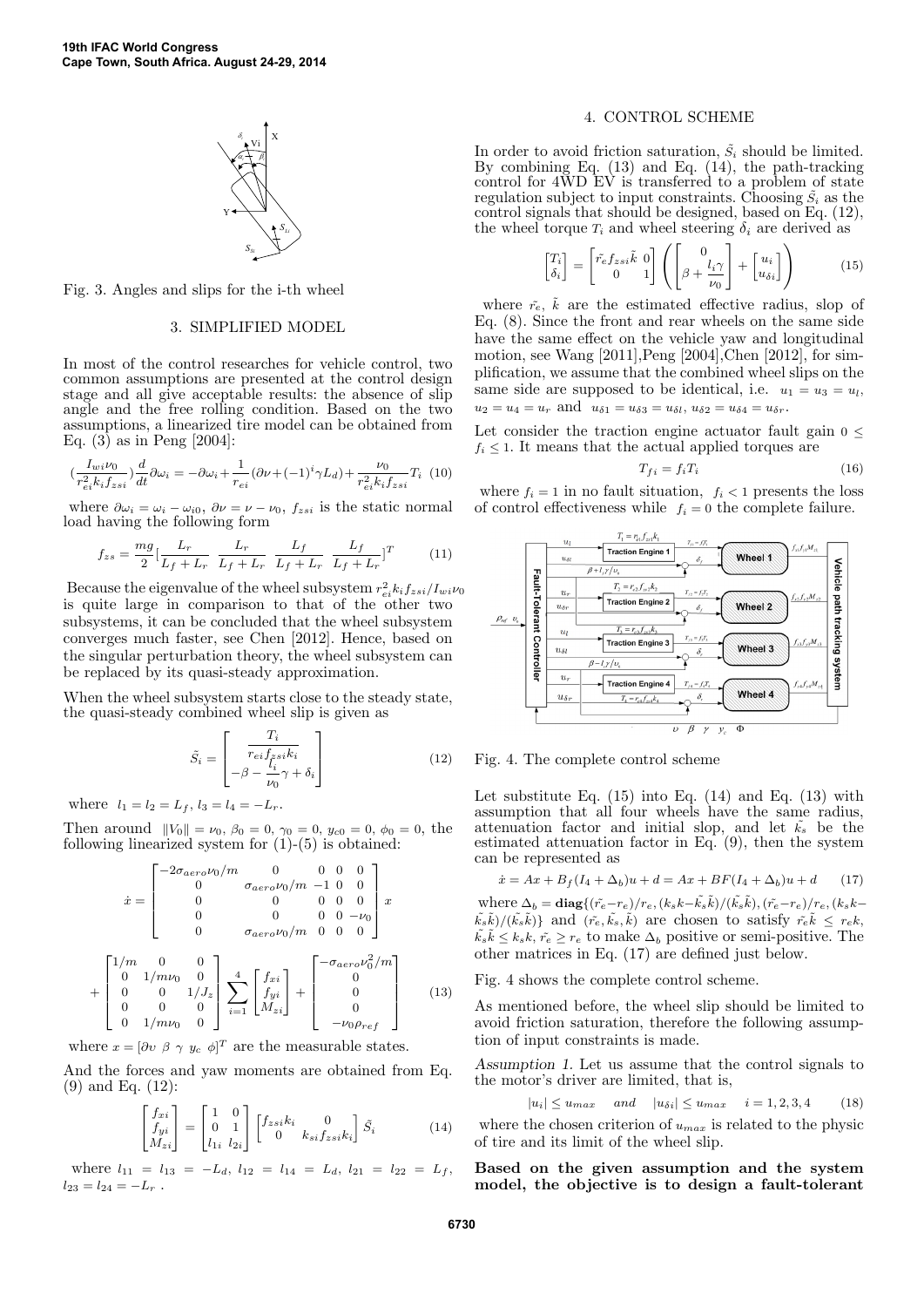$$
A = \begin{bmatrix} -2\sigma_{aero}\nu_0/m & 0 & 0 & 0 & 0 \\ 0 & \sigma_{aero}\nu_0/m & -1 & 0 & 0 \\ 0 & 0 & 0 & 0 & 0 \\ 0 & 0 & 0 & 0 & -\nu_0 \\ 0 & \sigma_{aero}\nu_0/m & 0 & 0 & 0 \end{bmatrix}, d = \begin{bmatrix} -\sigma_{aero}\nu_0^2/m \\ 0 \\ 0 \\ -\nu_0\rho_{ref} \end{bmatrix}, u = \begin{bmatrix} u_l \\ u_{\delta f} \\ u_{\delta r} \end{bmatrix}
$$

$$
B = \begin{bmatrix} \frac{(f_{zs1} + f_{zs3})\tilde{k}}{m} & 0 & \frac{(f_{zs2} + f_{zs4})\tilde{k}}{m} & 0 \\ 0 & \frac{k_s(f_{zs1} + f_{zs3})\tilde{k}}{m} & 0 & \frac{k_s(f_{zs2} + f_{zs4})\tilde{k}}{m\nu_0} \\ 0 & \frac{1}{J_z} & 0 & \frac{1}{J_z} \\ 0 & 0 & 0 & 0 \\ 0 & 0 & 0 & 0 \\ 0 & 0 & 0 & 0 \end{bmatrix}, F = \begin{bmatrix} \frac{f_{zs1}f_1 + f_{zs3}f_3}{m} & 0 & 0 & 0 \\ 0 & 0 & 0 & 0 \\ 0 & 0 & 0 & 0 \\ 0 & 0 & 0 & 0 \\ 0 & 0 & 0 & 0 \\ 0 & 0 & 0 & 0 \end{bmatrix}
$$
(17)

controller for system Eq. (17) to achieve path tracking mission, with considering faults in the traction engines, and input saturation to avoid the tire-road friction saturation problem.

## 5. VARIABLE STRUCTURE FAULT TOLERANT CONTROLLER DESIGN

Consider the vehicle tracking along a path of curvature  $\rho_{ref}$  with a constant speed  $v_0$ . The control objective is

$$
x_d = [\partial v_d \ \beta_d \ \gamma_d \ y_{cd} \ \phi_d]^T = [0 \ 0 \ v_0 \rho_{ref} \ 0 \ 0]^T
$$
  
For the steady states above, when applying the control,  
we can have the constant solution  $\Gamma$  for

 $Ax_d + B\Gamma + d = 0$  (19)

It will yield:

$$
\begin{cases}\n\frac{(f_{z s 1} + f_{z s 3}) \tilde{k} \Gamma_l}{m} + \frac{(f_{z s 2} + f_{z s 4}) \tilde{k} \Gamma_r}{m} - \frac{\sigma_{a e r o} \nu_0^2}{m} = 0\\ \n\frac{\tilde{k_s} (f_{z s 1} + f_{z s 2}) \tilde{k} \Gamma_{\delta l}}{m \nu_0} + \frac{\tilde{k_s} (f_{z s 2} + f_{z s 4}) \tilde{k} \Gamma_{\delta r}}{m \nu_0} - \nu_0 \rho_{ref} = 0 \quad (20)\\ \n-\frac{l_d (f_{z s 1} + f_{z s 3}) \tilde{k} \Gamma_l}{J_z} + \frac{l_d (f_{z s 2} + f_{z s 4}) \tilde{k} \Gamma_r}{J_z} = 0\n\end{cases}
$$

With considering faults based on Eq. (20), one obtains

$$
\begin{cases}\n2\tilde{k}\Gamma_{lf}(f_{zs1}f_1 + f_{zs3}f_3) = \sigma_{aero}\nu_0^2 \\
2\tilde{k}\Gamma_{rf}(f_{zs2}f_2 + f_{zs4}f_4) = \sigma_{aero}\nu_0^2\n\end{cases}
$$
\n(21)

Noted that in Eq. (21),  $f_1(orf_2)$  and  $f_3(orf_4)$  are all in the denominator of the fraction of Γ, they can not be 0 at the same time. The estimated lateral friction forces in Eq. (20) can be as  $\Gamma_{\delta l} = \Gamma_{\delta r} = m\nu_0^2 \rho_{ref} / (\tilde{k}_s \tilde{k} \sum_{i=1}^4 f_{zsi})$ , according to the dynamics theory, the maximum lateral friction forces should be greater than the centrifugal force to achieve a cornering motion in a constant speed  $v_0$  with curvature  $\rho_{ref}$ , see Peng [2004] and Peng [2007], therefore one has

$$
u_{max} > \tilde{\sigma} = \max\{\Gamma_l, \Gamma_r, \Gamma_{\delta l}, \Gamma_{\delta r}\}
$$
 (22)

Let  $e = x - x_d$ , the dynamical error equation for system Eq. (17) can be obtained as

$$
\dot{e} = Ae + B[(I_4 + \Delta_b)Fu - \Gamma]
$$
\n(23)

where the pair  $(A, B)$  is controllable.

where

Introducing the integral compensation  $z = \begin{bmatrix} z_1 & z_1 & z_3 \end{bmatrix}$  to eliminate steady-state error, see Peng [2007], where  $\dot{z} =$  $[\partial v \, \beta \, y_c]$ , we can get the following augmented system

$$
\dot{\eta} = \tilde{A}\eta + \tilde{B}[(I_4 + \Delta_b)Fu - \Gamma]
$$
\n(24)

$$
\eta = \begin{bmatrix} e \\ z \end{bmatrix} \quad \tilde{A} = \begin{bmatrix} A & 0_{5 \times 3} \\ C & 0_{3 \times 3} \end{bmatrix}, \tilde{B} = \begin{bmatrix} B \\ 0_{3 \times 4} \end{bmatrix} \quad C = \begin{bmatrix} 1 & 0 & 0 & 0 & 0 \\ 0 & 1 & 0 & 0 & 0 \\ 0 & 0 & 0 & 1 & 0 \end{bmatrix}
$$

For Eq. (24), a passive fault-tolerant controller based on variable structure method is designed. Firstly, consider the following manifold:

$$
s = \eta \tag{25}
$$

Secondly, a fault tolerant controller based on variable structure is proposed in Huo [2011] and Hu [2011]:

$$
u = -\frac{u_{max}\tilde{B}'P}{\|\tilde{B}P\|}\bar{s}
$$
\n(26)

where  $P = P' > 0_{8 \times 8}$ , the vector  $\bar{s}$  has elements  $\bar{s}_i, i =$ 1, 2, ..., 8. The ith element has the following form

$$
\bar{s_i} = \frac{s_i}{|s_i| + \delta} \tag{27}
$$

where  $\delta$  is a positive constant to be chosen.

Theorem 1. Let P be a positive symmetric matrix which is the solution of the following Riccati equation:

$$
P\tilde{A} + \tilde{A}^T P - P\tilde{B}\tilde{B}'P + \varepsilon I_8 = 0 \tag{28}
$$

With the given  $u_{max}$ , the designed controller (26) can guarantee the stability of the faulty path tracking control system for the states in  $L_v(\mu)$ , where

$$
L_v(\mu) = \{ \eta : \eta^T P \eta \le \mu \} \quad with \quad |\eta_i| \le c_i \tag{29}
$$

with condition that

$$
\lambda_{fj} \ge \frac{\prod_{i=1}^{8} \hbar_i}{\hbar_{min}} \left( \frac{\|\tilde{B}'P\|}{u_{max}} + \frac{\Gamma_j \|\tilde{B}'P\|}{u_{max} \|\tilde{B}_j' P_i \eta\|} \right)
$$
(30)

where  $\lambda_{fj}$  is the relative eigenvalue of F,  $\hbar_i = |\eta_i| + \delta$  and  $\hbar_{min} = \min_{i=1,2,3,...,8} {\{\hbar_i\}}.$ 

Proof. Choose a Lyapunov function as

$$
V = s^T P s = \eta^T P \eta \tag{31}
$$

By computing the derivative of Eq. (31) and substituting Eq. (24)- Eq. (28), one can get

$$
\begin{split} \dot{V} &= \dot{\eta}^T P \eta + \eta^T P \dot{\eta} \\ &= \eta^T (\tilde{A}^T P + P \tilde{A}) \eta + 2 \eta^T P \tilde{B} F u + 2 \eta^T P \tilde{B} \Delta_b F u - 2 \eta^T P \tilde{B} \Gamma \\ &= - \varepsilon \eta^T \eta - \eta^T P \tilde{B} \tilde{B}' P \eta + 2 \eta^T P \tilde{B} \tilde{B}' P \eta - 2 \eta^T P \tilde{B} \Gamma \\ &\quad - 2 \eta^T P \tilde{B} F \frac{u_{max} \tilde{B}' P}{\| \tilde{B}' P \|} \bar{s} - 2 \eta^T P \tilde{B} \Delta_b F \tilde{B}' P \frac{u_{max}}{\| \tilde{B}' P \|} \bar{s} \end{split}
$$

Defining  $u_L = -\tilde{B}'P\eta$ ,  $\dot{V}$  becomes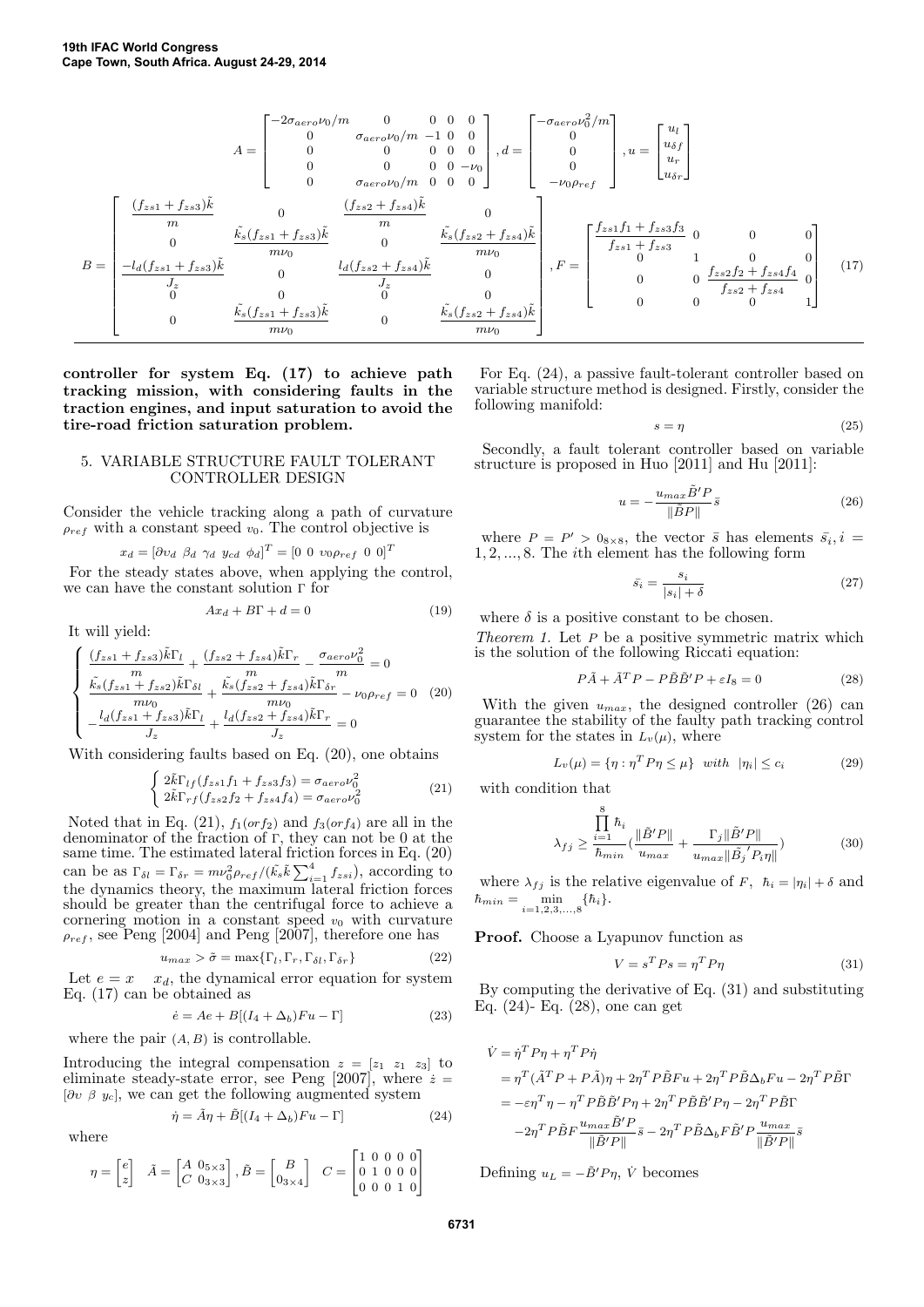$$
\begin{split} \dot{V} &= -\varepsilon\eta^T\eta - \eta^T P \tilde{B}\tilde{B}' P\eta + 2u_L'u_L + 2u_L F \frac{u_{max}\tilde{B}'P}{\|\tilde{B}'P\|} \bar{s} \\ &+ 2u_L\Gamma - 2\eta^T P \tilde{B}\Delta_b F \tilde{B}' P \frac{u_{max}}{\|\tilde{B}'P\|} \bar{s} \\ &\leq -\varepsilon\eta^T\eta - \eta^T P \tilde{B}\tilde{B}' P\eta + 2u_L'u_L - 2\frac{\hbar_{min}}{\mathrm{s}}u_L' F \frac{u_{max}u_L}{\|\tilde{B}'P\|} \\ &\qquad\prod_{i=1}^r \hbar_i \\ &+ 2|u_L|\Gamma - 2\eta^T P \tilde{B}\Delta_b F \tilde{B}' P \frac{u_{max}}{\|\tilde{B}'P\|} \bar{s} \\ &= -\varepsilon\eta^T\eta - \eta^T P \tilde{B}\tilde{B}' P\eta - 2\eta^T P \tilde{B}\Delta_b F \tilde{B}' P \frac{u_{max}}{\|\tilde{B}'P\|} \bar{s} \\ &+ 2\sum_{j=1}^4 (u_{Lj}^2 - \lambda_{fj} \frac{\hbar_{min}}{\mathrm{s}} \frac{u_{max}u_{Lj}^2}{\|\tilde{B}'P\|} + |u_{Lj}|\Gamma_j) \\ &\qquad\prod_{i=1}^4 \hbar_i \end{split}
$$

Since  $\Delta_b$  is chosen to be positive or semi-positive, then

$$
-2\eta^T P \tilde{B} \Delta_b F \tilde{B}' P \frac{u_{max}}{\|\tilde{B}'P\|} \bar{s} \le 0
$$
  
If  $(u_{Lj}^2 - \lambda_{fj} \frac{\hbar_{min}}{\|B\|} \frac{u_{max} u_{Lj}^2}{\|\tilde{B}'P\|} + |u_{Lj}|\Gamma_j) \le 0$ , i.e,  

$$
\prod_{i=1}^{\tilde{B}} \hbar_i
$$

$$
\lambda_{fj} \ge \frac{\prod_{i=1}^{\tilde{B}} \hbar_i}{\hbar_{min}} \frac{(|u_{Lj}| + \Gamma_j) \|\tilde{B}'P\|}{u_{max}|u_{Lj}|}
$$

$$
= \frac{\prod\limits_{i=1}^8 \hbar_i}{\hbar_{min}} (\frac{\|\tilde{B}'P\|}{u_{max}} + \frac{\Gamma_j \|\tilde{B}'P\|}{u_{max}|u_{Lj}|})
$$

Then we can have  $\dot{V} \leq 0$ .

Notice that with the saturated input,  $|u_{Lj}|$  can't reach infinity. Assuming that the controller reaches its limit,  $\dot{V}$ will become

$$
\dot{V} \le -\varepsilon \eta^T \eta - \eta^T P \tilde{B} \tilde{B}' P \eta - 2\eta^T P \tilde{B} \Delta_b F \tilde{B}' P \frac{u_{max}}{\|\tilde{B}'P\|} \bar{s}
$$

$$
+2 \sum_{j=1}^4 |u_{Lj}| (|u_{Lj}| - \lambda_{fj}^{max} u_{max} + \Gamma_j)
$$

Here,  $\lambda_{fj}^{max}$  represents the fault gain of each actuator that the system can tolerate when input reaches its limits. Only  $\lambda_{fj}^{max}$  satisfies

$$
\lambda_{fj}^{max} \geq \frac{|u_{Lj}|}{u_{max}} + \frac{\Gamma_j}{u_{max}}
$$

can guarantee the system's stability under inputs saturation situation, that is to say, if  $\lambda_{fj}^{max} = 1$ , then any extra fault will destroy the stability, hence one has

> $|u_{Lj}|$  $\frac{|u_{Lj}|}{u_{max}} + \frac{\Gamma_j}{u_{mc}}$  $\frac{y}{u_{max}} \leq 1$

i.e.

$$
|u_{Lj}| \leq ||\tilde{B_j}'P_i c|| \leq u_{max} - \Gamma_j \tag{32}
$$

where  $c$  has elements  $c_i$  defined as the region of stability of our system in Eq. (29).

Remark 1. The designed controller (26) satisfies the input saturation limits, that is

$$
|u_i| = |-\frac{u_{max}\tilde{B_j}'P_i}{\|\tilde{B}P\|}\bar{s}_i| \le u_{max}
$$

Remark 2. Obviously in practical situation, the designed passive fault-tolerant controller with input constraints cannot handle all faults. If the performance of the tracking system degrades out of the stability region, it's better to suspend the vehicle.

## 6. ACTIVE FAULT DIAGNOSIS

The designed passive FTC can guarantee the stability and some performance, possibly degraded, for the expected faults.

After  $t_f$  the actuator faults occur, the control matrix  $\tilde{B}$ changes to  $\tilde{B}_f$ . In the practical situation, if the performance degradation is over the acceptable requirements but still within stability region, in order to eliminate the degradation, the control law should be changed to

$$
u = -\frac{u_{max}\tilde{B}_f'P_f}{\|\tilde{B}_fP_f\|}\bar{s}
$$
\n(33)

where  $P_f$  is the solution of

$$
P_f \tilde{A} + \tilde{A}^T P_f - P \tilde{B}_f \tilde{B}_f' P + \varepsilon I_8 = 0 \tag{34}
$$

There are three time instants that should be considered, see Yang et al. [2008]:

 $[0, t<sub>f</sub>]$ : system is controlled by controller (26)

 $(t_f, t_d)$ : the faults are diagnosed and the parameters of controller (33) are calculated, system is still controlled by controller (26)

 $(t_d, \infty)$ : system is controlled by the accommodated controller.

When referring to the fault diagnosis, since both wheels on the same side are all driving wheels, with only the measurable states applied by system (17), it is hard to distinguish which one is faulty. In Wang [2011], the authors proposed a simple active diagnosis method that is to actively change the motor control gain by virtually multiplying the motor control signal by a positive value. We will adopt this method to explicitly localize the faulty wheel and estimate the control gains.

For the healthy system and the faulty ones, based on Eq. (20), the following equations hold:

$$
(f_{zs1}f_1 + f_{zs3}f_3)u_{lf} + (f_{zs2}f_2 + f_{zs4}f_4)u_{rf}
$$
  
= 
$$
(f_{zs1} + f_{zs3})u_{lh} + (f_{zs2} + f_{zs4})u_{rh}
$$
(35)

where the subscripts  $h, f$  represent respectively the healthy system and the faulty one. As the traction engine actuator fault gain  $f_i$  changes in Eq. (35) when a fault happens, we will have a simple fault detection law as

$$
\begin{cases} u_j = u_{jh} & no fault happens \\ u_j \neq u_{jh} & faults happen \end{cases}
$$

with *j* presents the left or the right side.

It can be seen that  $f_1$ ,  $f_3$ ,  $f_2$ ,  $f_4$  are all unknown in the above Eq. (35), so virtual faults should be added to obtain other equations to solve these unknown parameters. As the motor control gain can be changed by multiplying the control signal by positive values  $\kappa_1$ ,  $\kappa_2$ ,  $\kappa_3$  and  $\kappa_4$ , after the additional faults are added, one has

$$
(\kappa_1 f_{zs1} f_1 + \kappa_3 f_{zs3} f_3) u_{l_{fr}} + (f_{zs2} f_2 + f_{zs4} f_4) u_{r_{fr}}
$$
  
= 
$$
(f_{zs1} + f_{zs3}) u_{lh} + (f_{zs2} + f_{zs4}) u_{rh}
$$
 (36)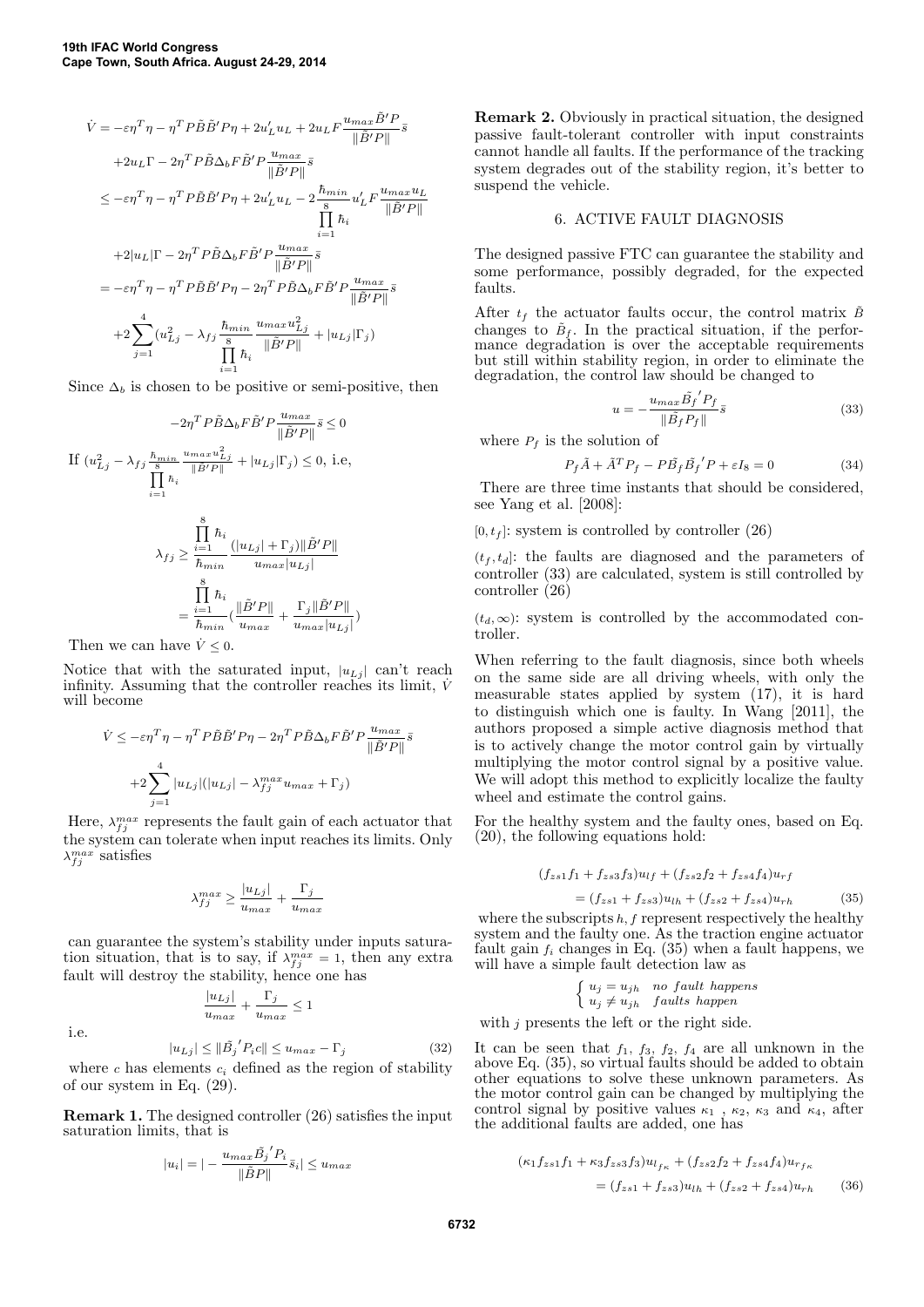where  $\kappa_1 \neq \kappa_3$ . Based on Eq. (35) and Eq. (36), we can get the value of  $f_1$  and  $f_3$  separately. Using the same principle, by adding  $\kappa_2, \kappa_4(\kappa_2 \neq \kappa_4)$ , we can also get the value of  $f_2$ and  $f_4$ .

Remark 3. Although in Eq. (36) we multiply the control signal by a positive value  $\kappa$ , if the virtual fault gains can not make the EV system reach out of its stability region, for the designed FTC,  $\kappa$  will be treated as a new actuator fault gain of the traction engine, therefore the FTC designed in the previous section can make sure the stability of our system even when the additional virtual fault is added.

# 7. SIMULATIONS

The numerical example is presented by using MATLAB.

The parameters of the friction coefficient  $\mu_{Res}(\|S_i\|_2, \chi)$ in Eq. (6) are chosen as:  $\mu_0 = 28.6, a = 35, b = 1$ . The parameters and the reference path are given in Table. 1, the constraint of  $||S_i||_2$  is chosen as 0.025, the condition Eq. (22) is satisfied.

The vehicle starts with the initial states:  $\nu(0) = 30m/s$ ,  $\beta(0) =$  $0 rad, \gamma(0) = 0 rad/s, y_c(0) = 10 m, \phi(0) = 0 rad, \omega_i(0) = 85.7 rad/s.$ The aerodynamical coefficient  $\sigma_{aero}$  is chosen as 0.445kg/m. In order to make  $\Delta_b$  positive or semi-positive, we choose  $\tilde{r}_e = 0.37, \tilde{k}_s = 0.85, \tilde{k} = 20.047$  to get

 $\Delta_b = diag\{0.0571, 0.5106, 0.0571, 0.5106\}$ 

| Table. 1 Parameters and the reference path |         |  |  |  |
|--------------------------------------------|---------|--|--|--|
| Parameter                                  | Value   |  |  |  |
| $m(\text{kg})$                             | 350     |  |  |  |
| $l_f(m)$                                   | 0.401   |  |  |  |
| $l_r(m)$                                   | 0.802   |  |  |  |
| $l_d(m)$                                   | 0.605   |  |  |  |
| $r_{ei}(m)$                                | 0.350   |  |  |  |
| $I_{\omega i}(kg\cdot m^2)$                | 0.7     |  |  |  |
| $J_z(kgm^2)$                               | 82      |  |  |  |
| $v_0(m/s)$                                 | 30      |  |  |  |
| $\rho_{ref}(m^{-1})$                       | 1/40000 |  |  |  |
| $k_s$                                      | 0.9     |  |  |  |
| k.                                         | 28.6    |  |  |  |

Substituting these parameters into system (24), we can obtain

|       | 98.3305     |                | 98.3305  |       |  |
|-------|-------------|----------------|----------|-------|--|
|       |             | 2.786          |          | 2.786 |  |
| $B =$ | $-253.9206$ | $\overline{0}$ | 253.9206 |       |  |
|       |             |                |          |       |  |
|       |             | 2.786          |          | 2.786 |  |

Choosing  $\varepsilon = 4.26 \times 10^{-3}, \delta = 2 \times 10^{-3}, P$ , see Eq. (37) can be obtained by using function care. Based on Theorem. 1, the degradation of  $\nu$  should not be over 0.5 m/s, then the free-rolling condition and linearized Eq. (13) can hold.

The faults are a lost of effectiveness of traction engines. The nominal gain of each engine is set to 10 seconds, then two faults are introduced: the gain of front-left is reduced to  $f_1 = 0.5$ , and rear-left to  $f_3 = 0.5$ .

From Fig. 5 we can see that before 10s the system with the proposed controller is stable and shows good performance, and after faults happen, the controller is able to keep the system's stability. However, as the other states reaching to the objective,  $\nu$  and  $\beta$  still have errors with the desired values, see Fig. 6.



Fig. 5. Tracking result



angle  $\beta$ ; (3) Yaw rate  $\gamma$ ; (4) Distance  $y_c$ ; (5) Angle  $\phi$ Fig. 6. (1) Speed of vehicle mass center  $\nu$ ; (2) Side slip



Fig. 7. Control signals with active fault diagnosis

Therefore, at 20s we add the virtual faults  $\kappa_1 = 0.9$ ,  $\kappa_3 = 0.7$ . At 30s, the virtual faults are cancelled.

With the data of control signals we collect in Fig. 7, we can calculate that  $\hat{f}_1 = 0.43$  and  $\hat{f}_3 = 0.55$ . Here for simplification we omit the part to get  $\hat{f}_2$  and  $\hat{f}_4$ .

After detecting the faults and estimating the fault gains, the controller (33) with  $P_f$  can be applied at 30s. From